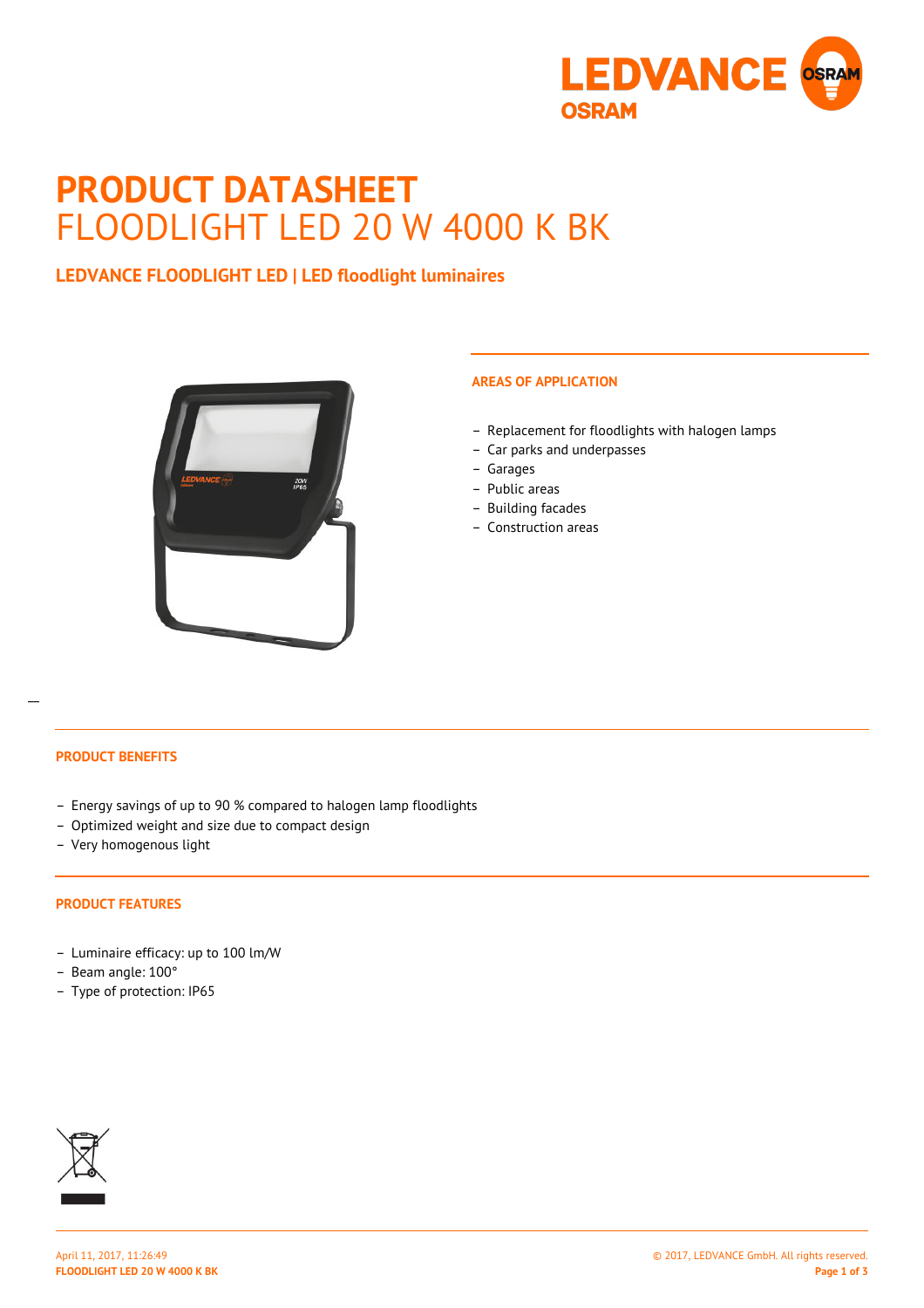## **TECHNICAL DATA**

#### Electrical data

| <b>Operating mode</b>  | Electronic control gear (EVG) |  |
|------------------------|-------------------------------|--|
| Nominal wattage        | 20.00 W                       |  |
| Nominal voltage        | 220240 V                      |  |
| <b>Mains frequency</b> | 50/60 Hz                      |  |

#### Photometrical data

| Color temperature         | 4000 K     |
|---------------------------|------------|
| <b>Luminous flux</b>      | 2000 lm    |
| Light color (designation) | Cool White |
| Color rendering index Ra  | >80        |

## Light technical data

| 100.00<br>Beam.<br>ı angle<br>__ |
|----------------------------------|
|----------------------------------|

## Dimensions & weight



| c           |
|-------------|
|             |
|             |
| $\mathsf b$ |

| Length | 167.0 mm |
|--------|----------|
| Width  | 155.0 mm |
| Height | 44.0 mm  |

#### Colors & materials

| <b>Body material</b>                | Polycarbonate (PC) |  |
|-------------------------------------|--------------------|--|
| <b>Product color</b>                | Black              |  |
| Temperatures & operating conditions |                    |  |
| Ambient temperature range           | $-2050$ °C         |  |
| Lifespan                            |                    |  |
| Lifespan                            | 30000 h            |  |